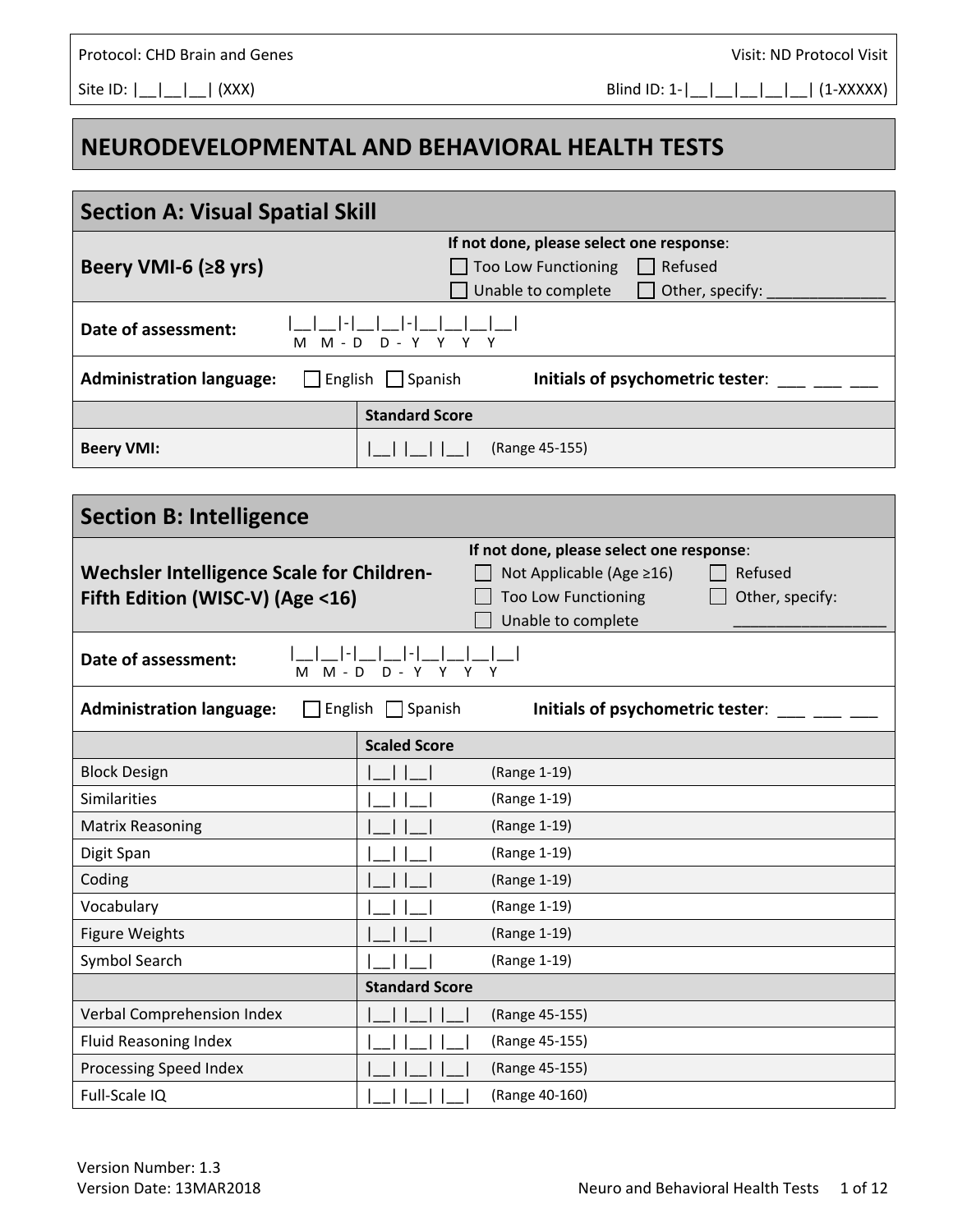| Protocol: CHD Brain and Genes                                                                 |                       | Visit: ND Protocol Visit                                                        |
|-----------------------------------------------------------------------------------------------|-----------------------|---------------------------------------------------------------------------------|
| Site ID: $\begin{bmatrix} 0 \\ 1 \end{bmatrix}$ $\begin{bmatrix} 0 \\ 1 \end{bmatrix}$ (XXX)  |                       | Blind ID: $1 -$      <br>$(1-XXXX)$                                             |
|                                                                                               |                       |                                                                                 |
| Wechsler Adult Intelligence Scale-                                                            |                       | If not done, please select one response:<br>Not Applicable (Age <16)<br>Refused |
| Fourth Edition (WAIS-IV) (Age ≥16)                                                            |                       | <b>Too Low Functioning</b><br>Other, specify:                                   |
|                                                                                               |                       | Unable to complete                                                              |
| Date of assessment:<br>$M - D$<br>м                                                           | $D -$<br>Y<br>Υ       | Y<br>Υ                                                                          |
| <b>Administration language:</b><br>English $\Box$ Spanish<br>Initials of psychometric tester: |                       |                                                                                 |
|                                                                                               | <b>Scaled Score</b>   |                                                                                 |
| <b>Block Design</b>                                                                           |                       | (Range 1-19)                                                                    |
| <b>Similarities</b>                                                                           |                       | (Range 1-19)                                                                    |
| Digit Span                                                                                    |                       | (Range 1-19)                                                                    |
| <b>Matrix Reasoning</b>                                                                       |                       | (Range 1-19)                                                                    |
| Vocabulary                                                                                    |                       | (Range 1-19)                                                                    |
| Arithmetic                                                                                    |                       | (Range 1-19)                                                                    |
| Symbol Search                                                                                 |                       | (Range 1-19)                                                                    |
| <b>Visual Puzzles</b>                                                                         |                       | (Range 1-19)                                                                    |
| Information                                                                                   |                       | (Range 1-19)                                                                    |
| Coding                                                                                        |                       | (Range 1-19)                                                                    |
|                                                                                               | <b>Standard Score</b> |                                                                                 |
| Verbal Comprehension Index                                                                    |                       | (Range 50-150)                                                                  |
| Perceptual Reasoning Index                                                                    |                       | (Range 50-150)                                                                  |
| <b>Working Memory Index</b>                                                                   |                       | (Range 50-150)                                                                  |
| Processing Speed Index                                                                        |                       | (Range 50-150)                                                                  |
| Full-Scale IQ                                                                                 |                       | (Range 40-160)                                                                  |

| <b>Section C: Memory</b>                     |                                                                               |                            |                     |
|----------------------------------------------|-------------------------------------------------------------------------------|----------------------------|---------------------|
|                                              | If not done, please select one response:                                      |                            |                     |
| WRAML-2 ( $\geq 8$ yrs)                      |                                                                               | <b>Too Low Functioning</b> | $\Box$ Refused      |
|                                              |                                                                               | Unable to complete         | Other, specify:     |
| Date of assessment:                          | м                                                                             | M-D D-Y Y Y Y              |                     |
| <b>Administration language:</b>              | English $\Box$<br>Spanish<br>Initials of psychometric tester:<br>$\mathbf{I}$ |                            |                     |
| <b>IMMEDIATE Recall Story Memory Subtest</b> |                                                                               |                            | $\exists$ Refused   |
|                                              |                                                                               | <b>Raw Score</b>           | <b>Scaled Score</b> |
| <b>Story Memory</b>                          |                                                                               | (Range 0-78)               | (Range 1-19)        |

Г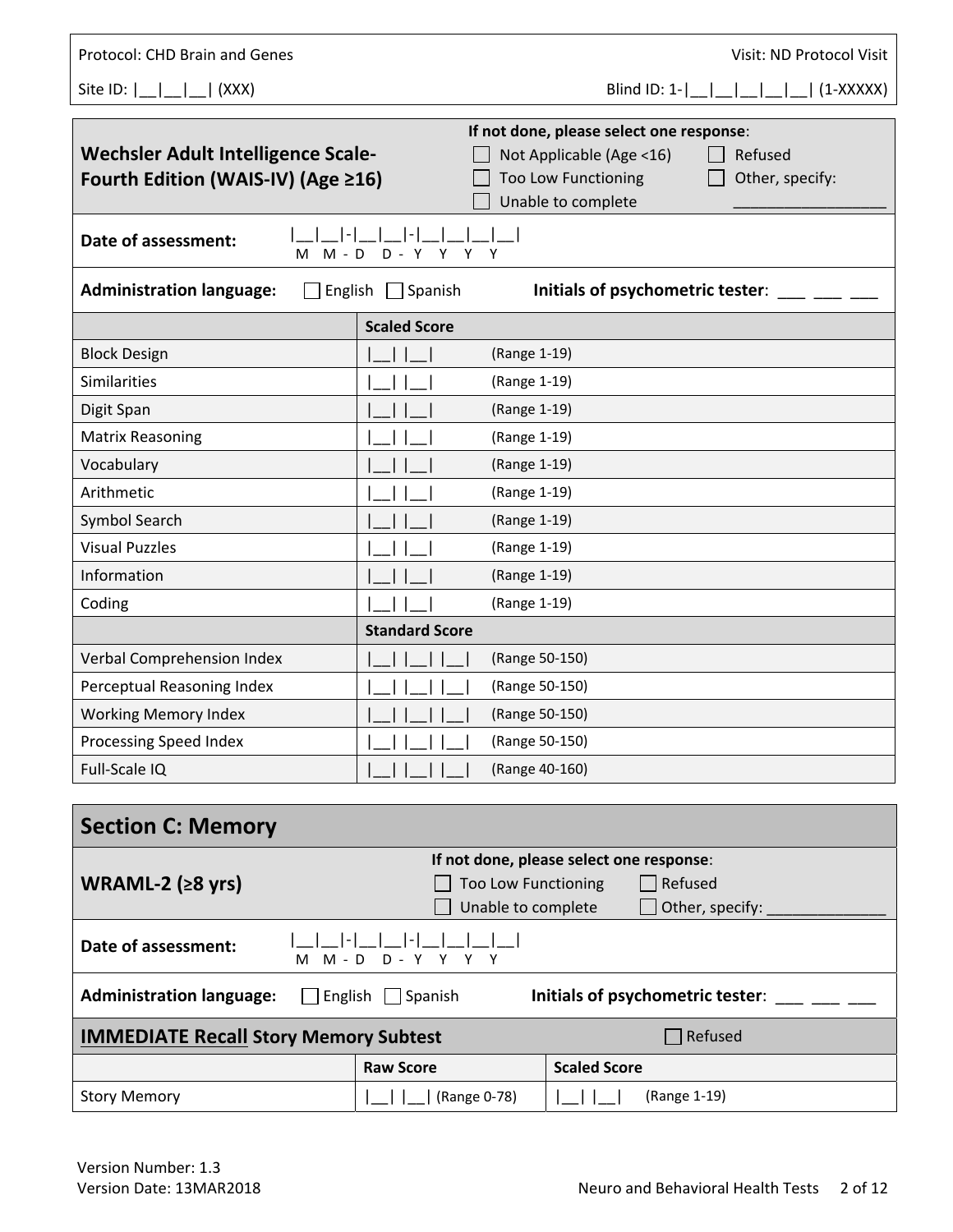Site ID: |\_\_|\_\_| (XXX) Blind ID: 1-|\_\_|\_\_|\_\_|\_\_| (1-XXXXX)

| <b>IMMEDIATE Recall Picture Memory Subtest</b> |                  | Refused             |
|------------------------------------------------|------------------|---------------------|
|                                                | <b>Raw Score</b> | <b>Scaled Score</b> |
| <b>Picture Memory</b>                          | (Range 0-51)     | (Range 1-19)        |
| <b>DELAYED Recall Story Memory Subtest</b>     |                  | Refused             |
|                                                | <b>Raw Score</b> | <b>Scaled Score</b> |
| <b>Story Memory Recall</b>                     | (Range 0-78)     | (Range 1-19)        |
| <b>Story Recognition</b>                       | (Range 0-40)     | (Range 1-19)        |
| <b>DELAYED Recall Picture Memory Subtest</b>   |                  | Refused             |
|                                                | <b>Raw Score</b> | <b>Scaled Score</b> |
| Picture Memory Recognition                     | (Range 0-44)     | (Range 1-19)        |

| Section D: Math / Reading / Writing                                                                       |                                          |                            |                       |                |
|-----------------------------------------------------------------------------------------------------------|------------------------------------------|----------------------------|-----------------------|----------------|
|                                                                                                           | If not done, please select one response: |                            |                       |                |
| WRAT4 $(28 \text{ yrs})$                                                                                  |                                          | <b>Too Low Functioning</b> | Refused               |                |
|                                                                                                           |                                          | Unable to complete         | Other, specify:       |                |
| Date of assessment:<br>M - D<br>YYYY<br>$D -$<br>м                                                        |                                          |                            |                       |                |
| <b>Administration language:</b><br>English<br>Spanish<br>Initials of psychometric tester:<br>$\mathbf{I}$ |                                          |                            |                       |                |
|                                                                                                           | <b>Raw Score</b>                         |                            | <b>Standard Score</b> |                |
| <b>Word Reading</b>                                                                                       |                                          | (Range 0-70)               |                       | (Range 55-145) |
| Sentence Comprehension                                                                                    |                                          | (Range 0-50)               |                       | (Range 55-145) |
| Spelling                                                                                                  |                                          | (Range 0-57)               |                       | (Range 55-145) |
| <b>Math Computation</b>                                                                                   |                                          | (Range 0-55)               |                       | (Range 55-145) |
| <b>Reading Composite</b>                                                                                  |                                          | (Range 110-290)            |                       | (Range 55-145) |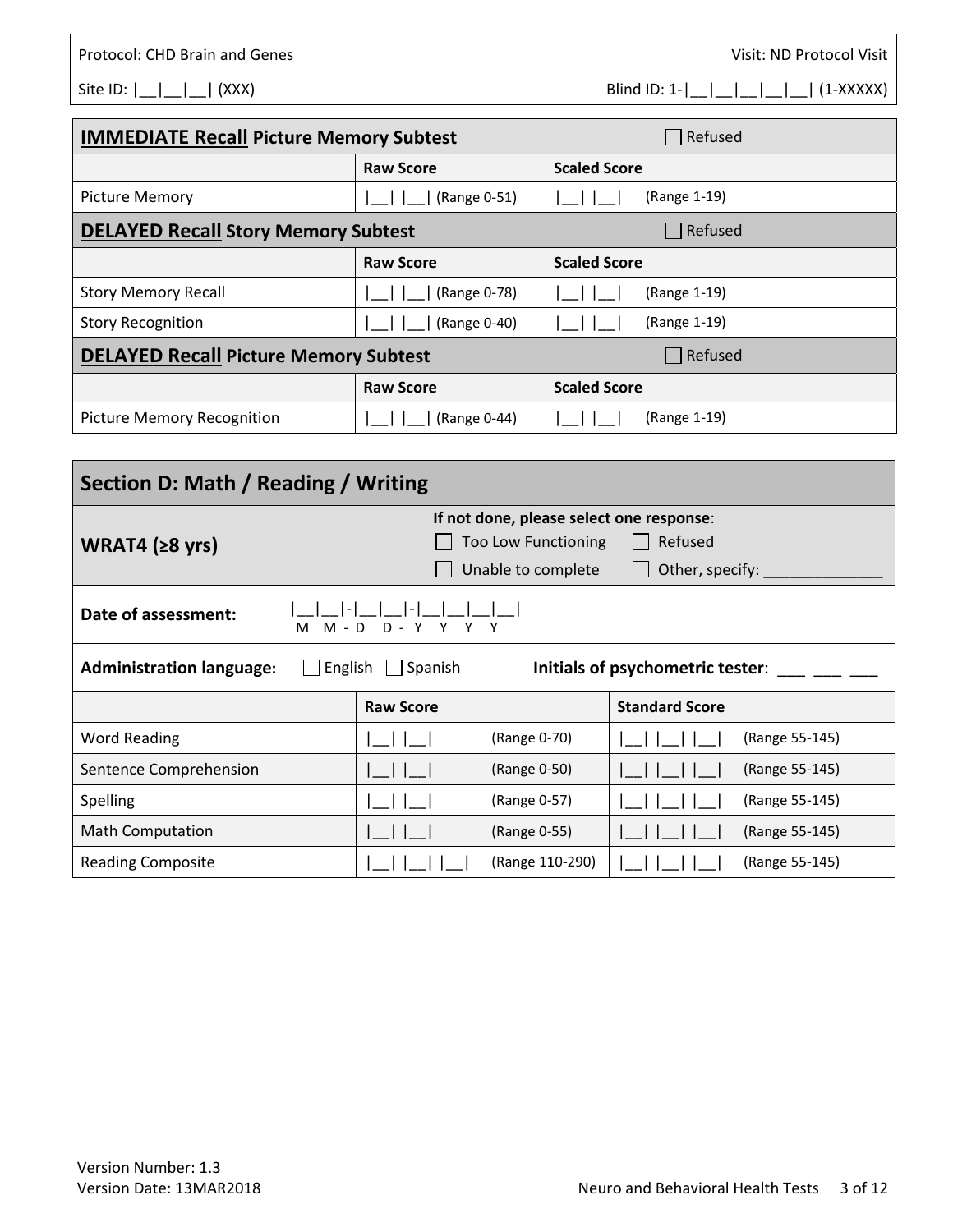| Protocol: CHD Brain and Genes |  |  |
|-------------------------------|--|--|
|                               |  |  |

Visit: ND Protocol Visit

Site ID:  $|\_| = |\_| = |\_$  (XXX) Blind ID: 1- $|\_| = |\_| = |\_| = |\_$  (1-XXXXX)

| <b>Section E: Executive Function</b>                                                             |                                                     |                     |  |
|--------------------------------------------------------------------------------------------------|-----------------------------------------------------|---------------------|--|
|                                                                                                  | If not done, please select one response:<br>Refused |                     |  |
| D-KEFS $(28 \text{ yrs})$                                                                        | <b>Too Low Functioning</b><br>Unable to complete    | Other, specify:     |  |
| Date of assessment:<br>$M - D$<br>м                                                              | $D - Y Y Y Y$                                       |                     |  |
| <b>Administration language:</b><br>English<br>$\Box$ Spanish<br>Initials of psychometric tester: |                                                     |                     |  |
| <b>Verbal fluency Subtest</b>                                                                    |                                                     | Refused             |  |
|                                                                                                  | <b>Raw Score</b>                                    | <b>Scaled Score</b> |  |
| Letter Fluency: Total Correct                                                                    | (Range 0-120)                                       | (Range 1-19)        |  |
| Category Fluency: Total                                                                          | (Range 0-99)                                        | (Range 1-19)        |  |
| <b>Category Switching: Total Correct Responses</b>                                               | (Range 0-99)                                        | (Range 1-19)        |  |
| Category Switching: Total Switching Accuracy                                                     | (Range 0-99)                                        | (Range 1-19)        |  |
| <b>Trail Making Subtest</b>                                                                      |                                                     | Refused             |  |

| <b>Trail Making Subtest</b> |                  |               | Refused             |              |
|-----------------------------|------------------|---------------|---------------------|--------------|
|                             | <b>Raw Score</b> |               | <b>Scaled Score</b> |              |
| <b>Visual Scanning</b>      |                  | (Range 0-151) |                     | (Range 1-19) |
| <b>Number Sequencing</b>    |                  | (Range 0-151) |                     | (Range 1-19) |
| Letter Sequencing           |                  | (Range 0-151) |                     | (Range 1-19) |
| Number-Letter Switching     |                  | (Range 0-241) |                     | (Range 1-19) |
| Motor Speed                 |                  | (Range 0-151) |                     | (Range 1-19) |

| <b>Tower Subtest</b><br>$\blacksquare$ Refused |                  |              |                     |                                   |
|------------------------------------------------|------------------|--------------|---------------------|-----------------------------------|
|                                                | <b>Raw Score</b> |              | <b>Scaled Score</b> | <b>Cumulative Percentile Rank</b> |
| <b>Total Achievement Score</b>                 |                  | (Range 0-30) | (Range 1-19)        |                                   |
| <b>Total Rule Violations</b>                   |                  | (Range 0-99) |                     | % (Range 0-100)                   |
| Move Accuracy Ratio                            |                  |              | (Range 1-19)        |                                   |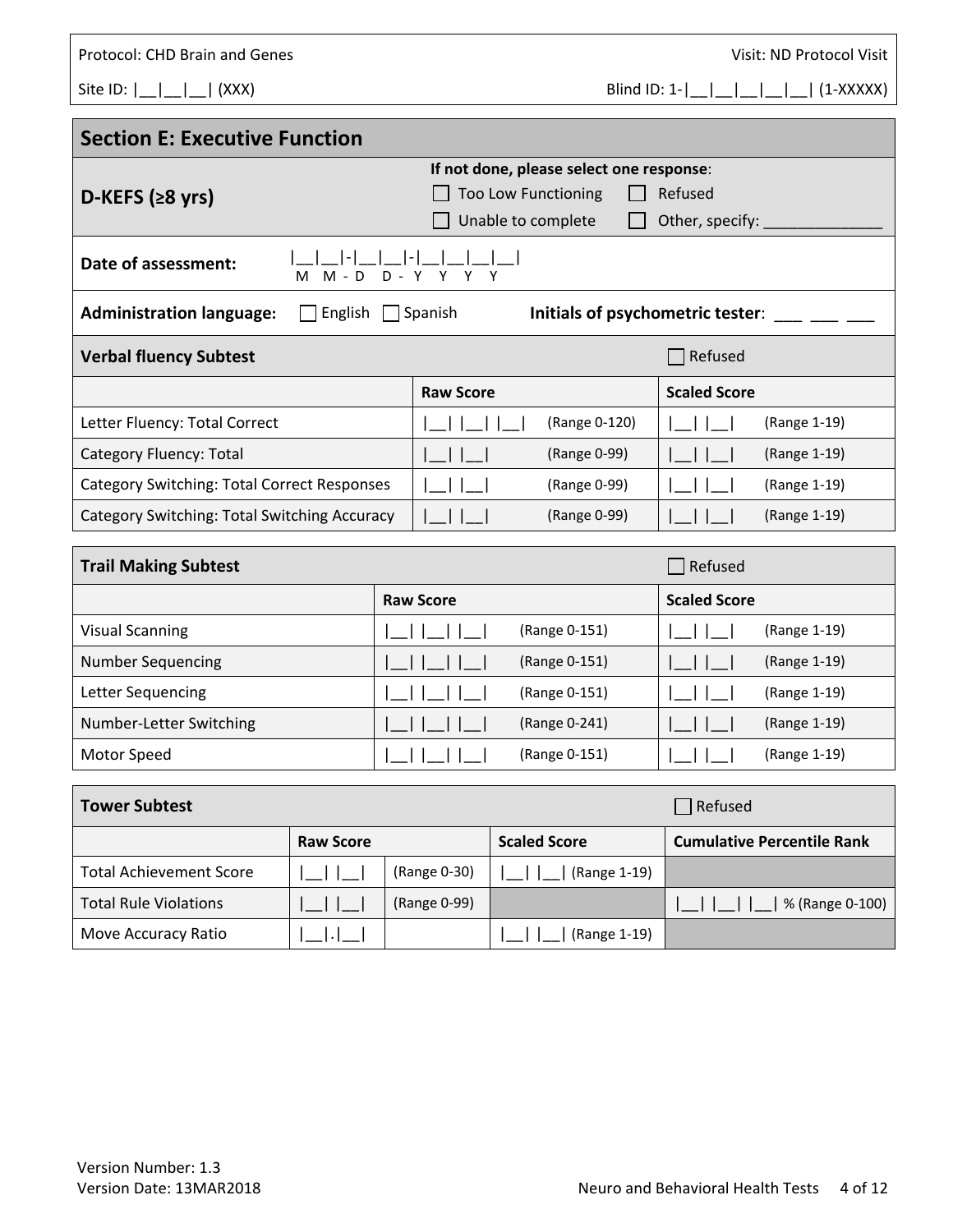| <b>Protocol: CHD Brain and Genes</b>                          | Visit: ND Protocol Visit                                                                                                  |
|---------------------------------------------------------------|---------------------------------------------------------------------------------------------------------------------------|
| Site ID: $\begin{bmatrix} 1 & 1 \\ 1 & 1 \end{bmatrix}$ (XXX) |                                                                                                                           |
| <b>Section F: Language</b>                                    |                                                                                                                           |
| <b>WIAT-III Oral Language Composite</b><br>$(28 \text{ yrs})$ | If not done, please select one response:<br>Refused<br>Too Low Functioning<br>Other, specify: _____<br>Unable to complete |
| Date of assessment:                                           | M M - D D - Y Y Y Y                                                                                                       |
| <b>Administration language:</b> Figlish Spanish               | Initials of psychometric tester:                                                                                          |
| <b>Listening Comprehension</b>                                | <b>Refused</b>                                                                                                            |
|                                                               | <b>Standard Score</b>                                                                                                     |
| <b>Listening Comprehension</b>                                | (Range 40-160)                                                                                                            |
| <b>Oral Expression</b>                                        | Refused                                                                                                                   |
|                                                               | <b>Standard Score</b>                                                                                                     |
| Oral Expression                                               | (Range 40-160)                                                                                                            |
| Oral Language Index                                           | (Range 40-160)                                                                                                            |

| <b>Section G: Social Cognition</b>                             |                                                                                                                            |  |  |
|----------------------------------------------------------------|----------------------------------------------------------------------------------------------------------------------------|--|--|
| <b>Reading the Mind in the Eyes Task</b><br>$(28 \text{ yrs})$ | If not done, please select one response:<br>Refused<br><b>Too Low Functioning</b><br>Other, specify:<br>Unable to complete |  |  |
| Date of assessment:<br>M M - D D - Y Y Y Y                     |                                                                                                                            |  |  |
| <b>Administration language:</b><br>English                     | Initials of psychometric tester:<br>Spanish                                                                                |  |  |
| <b>Version administered:</b><br>Child $(<$ 18 yrs)             | $\Box$ Adult ( $\geq$ 18 yrs)                                                                                              |  |  |
| <b>Total Correct</b>                                           | (Range: Child version 0-28)<br>(Range: Adult version 0-36)                                                                 |  |  |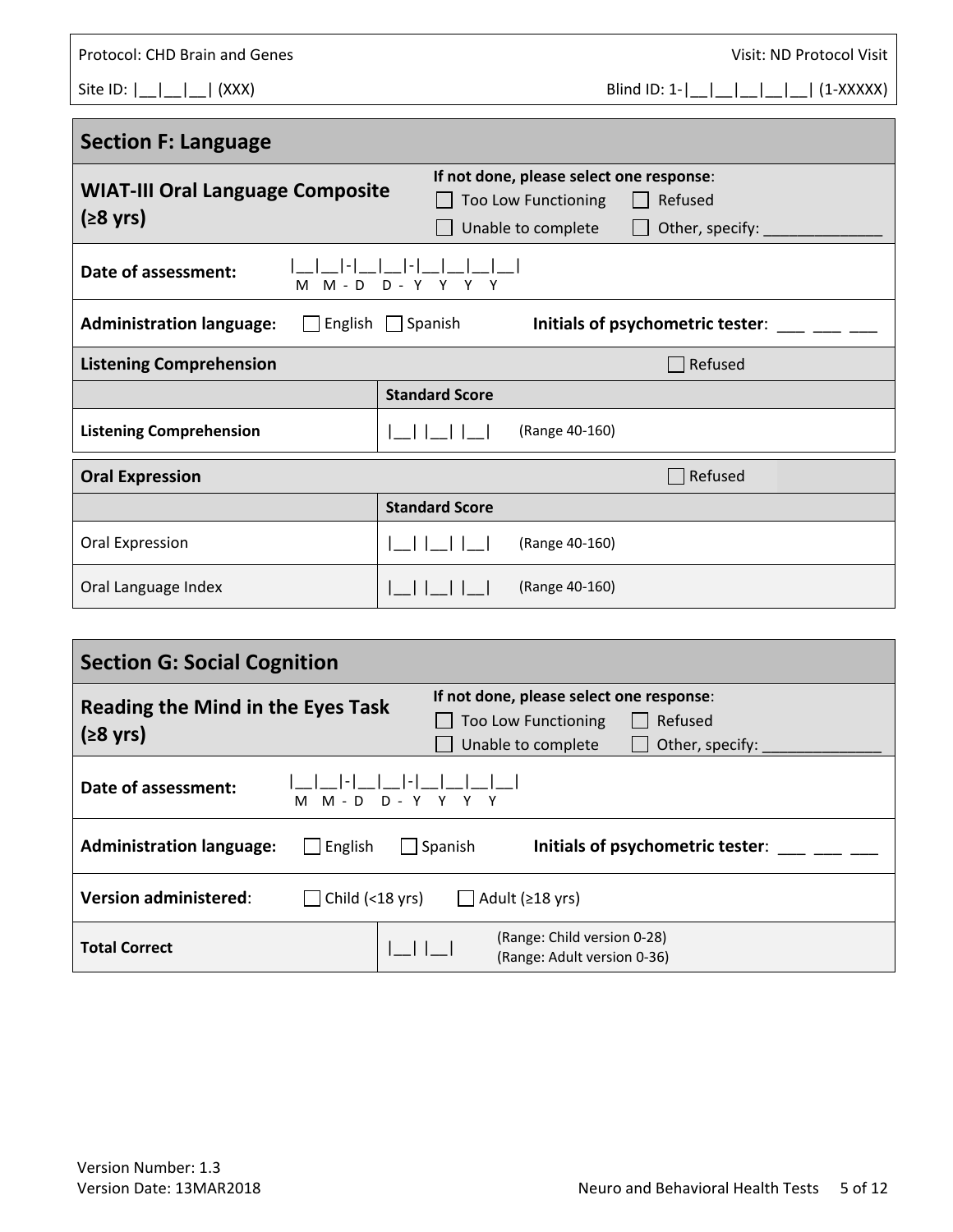| Protocol: CHD Brain and Genes                                                                                                                                                                                                                                                                                                                                                                                                                                                                                                                                                                        | Visit: ND Protocol Visit                                                                                                                   |  |  |  |
|------------------------------------------------------------------------------------------------------------------------------------------------------------------------------------------------------------------------------------------------------------------------------------------------------------------------------------------------------------------------------------------------------------------------------------------------------------------------------------------------------------------------------------------------------------------------------------------------------|--------------------------------------------------------------------------------------------------------------------------------------------|--|--|--|
| Site ID: $\begin{bmatrix} 1 & 1 \\ 1 & 1 \end{bmatrix}$ (XXX)                                                                                                                                                                                                                                                                                                                                                                                                                                                                                                                                        |                                                                                                                                            |  |  |  |
|                                                                                                                                                                                                                                                                                                                                                                                                                                                                                                                                                                                                      |                                                                                                                                            |  |  |  |
| <b>Section H: Tests for Autism</b>                                                                                                                                                                                                                                                                                                                                                                                                                                                                                                                                                                   |                                                                                                                                            |  |  |  |
| ADOS-2 ( $\geq 8$ yrs)                                                                                                                                                                                                                                                                                                                                                                                                                                                                                                                                                                               | If not done, please select one response:<br>Not Applicable<br>Refused<br>Too Low Functioning<br>Other, specify:<br>Unable to complete      |  |  |  |
| Date of assessment:<br>$D - Y$<br>M - D<br>м                                                                                                                                                                                                                                                                                                                                                                                                                                                                                                                                                         | Y Y                                                                                                                                        |  |  |  |
| <b>Administration language:</b><br>English                                                                                                                                                                                                                                                                                                                                                                                                                                                                                                                                                           | Initials of examiner:<br>$\Box$ Spanish                                                                                                    |  |  |  |
| <b>Module 1</b>                                                                                                                                                                                                                                                                                                                                                                                                                                                                                                                                                                                      | Not Done                                                                                                                                   |  |  |  |
| <b>Social Affect (SA)</b>                                                                                                                                                                                                                                                                                                                                                                                                                                                                                                                                                                            | (Range 0-20)                                                                                                                               |  |  |  |
| <b>Restricted and Repetitive Behavior (RRB)</b>                                                                                                                                                                                                                                                                                                                                                                                                                                                                                                                                                      | (Range 0-8)                                                                                                                                |  |  |  |
| <b>Overall Total ADOS-2 Score</b>                                                                                                                                                                                                                                                                                                                                                                                                                                                                                                                                                                    | (Range 0-28)                                                                                                                               |  |  |  |
| Autism<br><b>ADOS-2 Classification:</b><br>Autism Spectrum<br>Non Spectrum                                                                                                                                                                                                                                                                                                                                                                                                                                                                                                                           | ADOS-2 Comparison Score:           (Range 1-10)                                                                                            |  |  |  |
|                                                                                                                                                                                                                                                                                                                                                                                                                                                                                                                                                                                                      | What is your level of certainty for the diagnosis selected?<br>Select the Clinical Certainty Score for the diagnosis from the scale below: |  |  |  |
| 1= Not at all certain<br>$\overline{2}$                                                                                                                                                                                                                                                                                                                                                                                                                                                                                                                                                              | 3= Somewhat certain<br>5 = Very certain<br>4                                                                                               |  |  |  |
| What specific factors had an impact on the level of certainty for diagnosis selected?<br>□ Level of cognitive impairment or deficits makes determination of ASD features difficult<br>Discrepancy between clinician assessment and formal assessment measures<br>Discrepancy between parent report and direct observation<br>$\Box$ Limited testing and/or observation<br>Comorbid conditions or concurrent illness<br>$\Box$ Seizure activity during administration<br>$\Box$ Recent medication changes<br>Sedation for medical procedures prior to developmental testing<br>$\Box$ Other, specify: |                                                                                                                                            |  |  |  |
| A. Language and Communication                                                                                                                                                                                                                                                                                                                                                                                                                                                                                                                                                                        |                                                                                                                                            |  |  |  |
| Item A-1<br>(Range 0-4)                                                                                                                                                                                                                                                                                                                                                                                                                                                                                                                                                                              |                                                                                                                                            |  |  |  |
| (Range 0-3)<br>Item A-2                                                                                                                                                                                                                                                                                                                                                                                                                                                                                                                                                                              |                                                                                                                                            |  |  |  |
| Item A-3<br>(Range 0-8)                                                                                                                                                                                                                                                                                                                                                                                                                                                                                                                                                                              |                                                                                                                                            |  |  |  |
| Item A-4<br>(Range 0-8)                                                                                                                                                                                                                                                                                                                                                                                                                                                                                                                                                                              |                                                                                                                                            |  |  |  |
| Item A-5<br>(Range 0-8)                                                                                                                                                                                                                                                                                                                                                                                                                                                                                                                                                                              |                                                                                                                                            |  |  |  |
| Item A-6<br>(Range 0-8)                                                                                                                                                                                                                                                                                                                                                                                                                                                                                                                                                                              |                                                                                                                                            |  |  |  |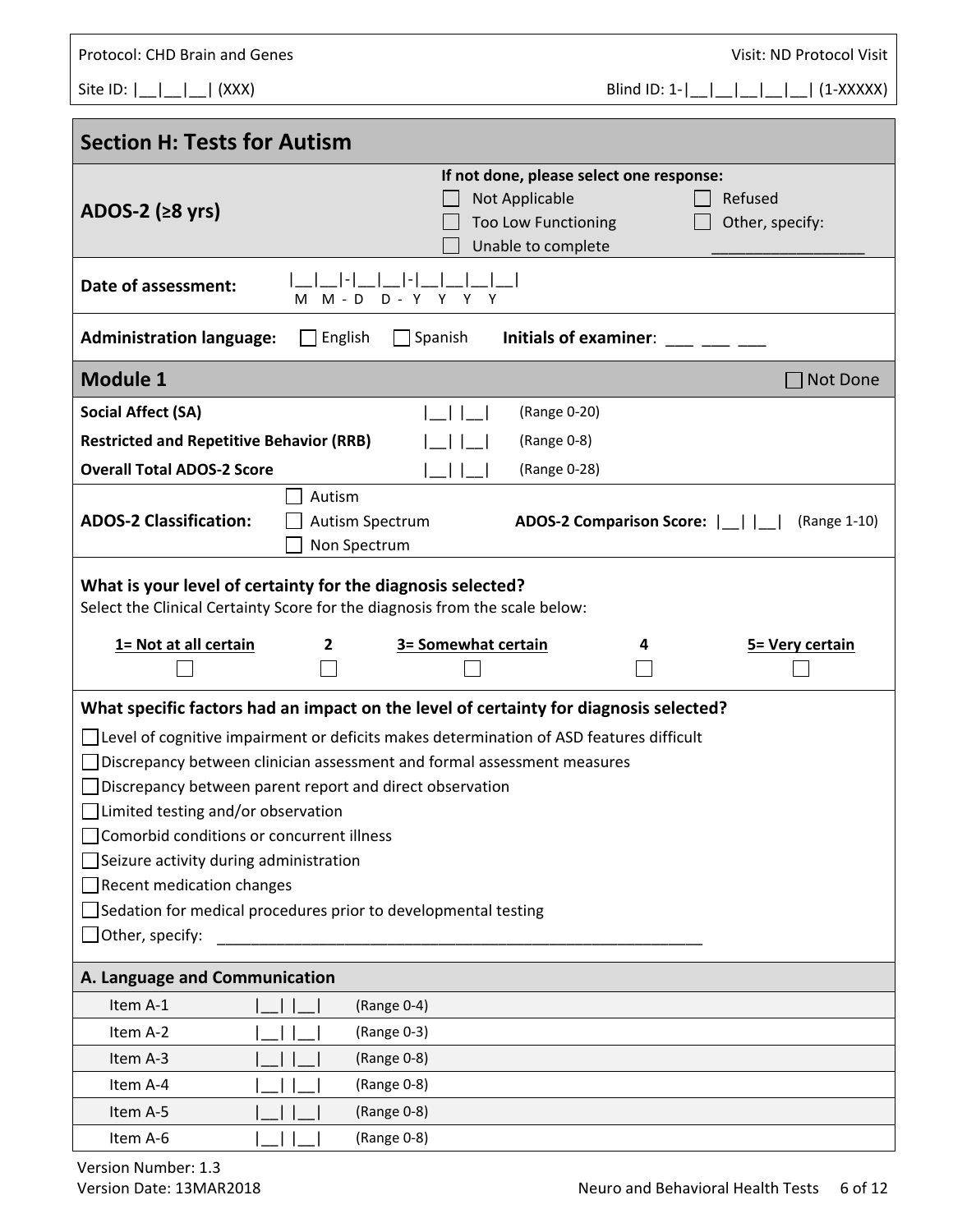## Protocol: CHD Brain and Genes *Protocol:* CHD Brain and Genes *CHD*

Site ID: |\_\_|\_\_| (XXX) Blind ID: 1-|\_\_|\_\_|\_\_|\_\_|\_\_| (1-XXXXX)

| Item A-7                                          |                                                     | (Range 0-3) |
|---------------------------------------------------|-----------------------------------------------------|-------------|
| Item A-8                                          |                                                     | (Range 0-8) |
| <b>B. Reciprocal Social Interaction</b>           |                                                     |             |
| Item B-1                                          |                                                     | (Range 0-2) |
| Item B-2                                          |                                                     | (Range 0-3) |
| Item B-3                                          |                                                     | (Range 0-2) |
| Item B-4                                          |                                                     | (Range 0-3) |
| Item B-5                                          |                                                     | (Range 0-3) |
| Item B-6                                          |                                                     | (Range 0-3) |
| Item B-7                                          |                                                     | (Range 0-3) |
| Item B-8                                          |                                                     | (Range 0-2) |
| Item B-9                                          |                                                     | (Range 0-2) |
| Item B-10                                         |                                                     | (Range 0-2) |
| Item B-11                                         |                                                     | (Range 0-3) |
| Item B-12                                         |                                                     | (Range 0-3) |
| Item B-13a                                        |                                                     | (Range 0-7) |
| Item B-13b                                        |                                                     | (Range 0-8) |
| Item B-14                                         |                                                     | (Range 0-3) |
| Item B-15                                         |                                                     | (Range 0-3) |
| Item B-16                                         |                                                     | (Range 0-3) |
| C. Play                                           |                                                     |             |
| Item C-1                                          |                                                     | (Range 0-3) |
| Item C-2                                          |                                                     | (Range 0-3) |
| D. Stereotyped Behaviors and Restricted Interests |                                                     |             |
| Item D-1                                          |                                                     | (Range 0-3) |
| Item D-2                                          | $\mathbf{1}$ $\mathbf{1}$ $\mathbf{1}$ $\mathbf{1}$ | (Range 0-3) |
| Item D-3                                          |                                                     | (Range 0-2) |
| Item D-4                                          |                                                     | (Range 0-3) |
| <b>E. Other Abnormal Behaviors</b>                |                                                     |             |
| Item E-1                                          |                                                     | (Range 0-7) |
| Item E-2                                          |                                                     | (Range 0-3) |
| Item E-3                                          |                                                     | (Range 0-2) |

| Module 2                                        |              | Not Done |
|-------------------------------------------------|--------------|----------|
| <b>Social Affect (SA)</b>                       | (Range 0-20) |          |
| <b>Restricted and Repetitive Behavior (RRB)</b> | (Range 0-8)  |          |
| <b>Overall Total ADOS-2 Score</b>               | (Range 0-28) |          |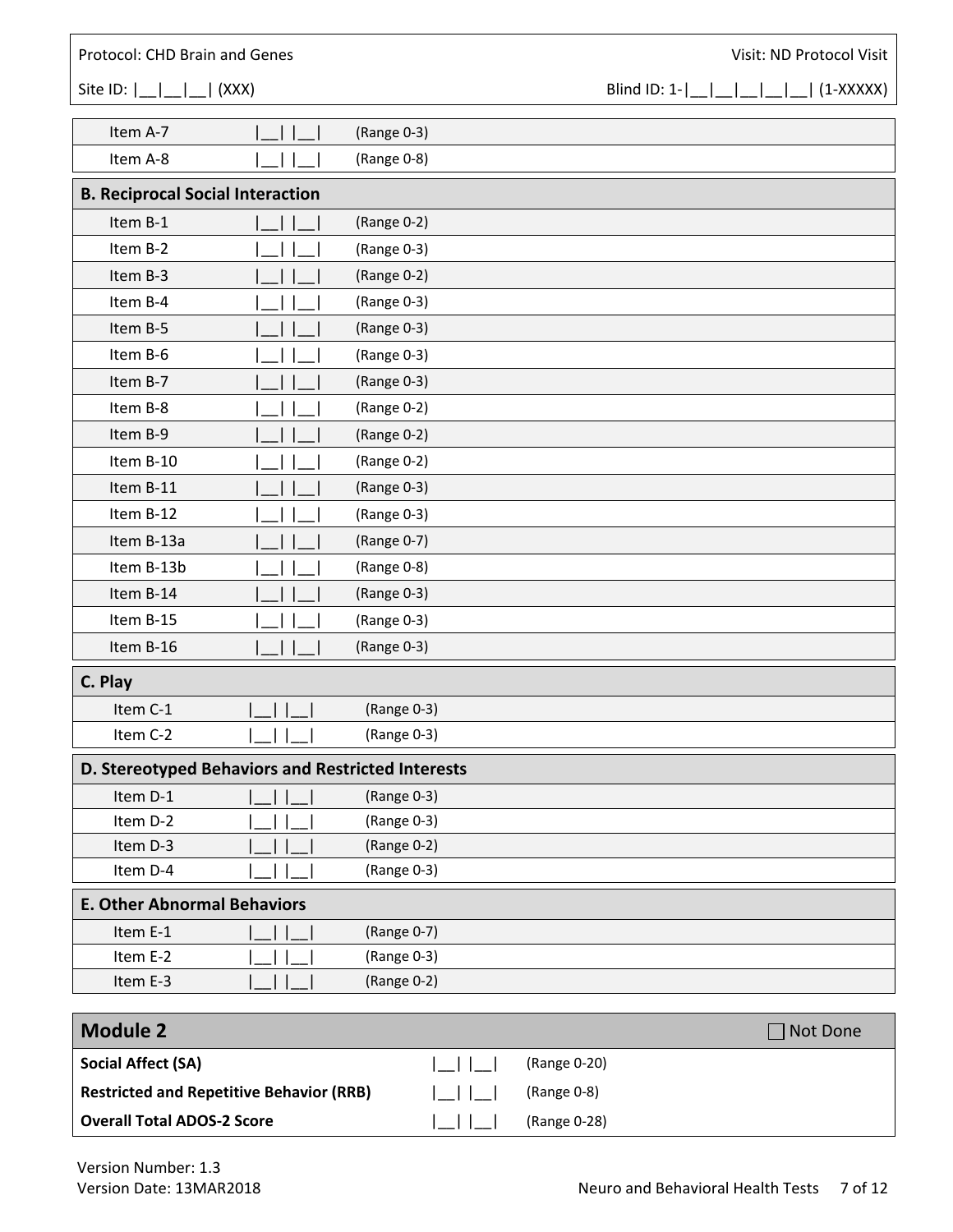| Protocol: CHD Brain and Genes                                                                                                                            |                                           |                                                                                                                                                                                                                                                                                                                |   | Visit: ND Protocol Visit                        |
|----------------------------------------------------------------------------------------------------------------------------------------------------------|-------------------------------------------|----------------------------------------------------------------------------------------------------------------------------------------------------------------------------------------------------------------------------------------------------------------------------------------------------------------|---|-------------------------------------------------|
| Site ID: $\begin{bmatrix} 1 & 1 \\ 1 & 1 \end{bmatrix}$ (XXX)                                                                                            |                                           |                                                                                                                                                                                                                                                                                                                |   |                                                 |
| <b>ADOS-2 Classification:</b>                                                                                                                            | Autism                                    | Autism Spectrum<br>Non Spectrum                                                                                                                                                                                                                                                                                |   | ADOS-2 Comparison Score:           (Range 1-10) |
|                                                                                                                                                          |                                           | What is your level of certainty for the diagnosis selected?<br>Select the Clinical Certainty Score for the diagnosis from the scale below:                                                                                                                                                                     |   |                                                 |
| 1= Not at all certain                                                                                                                                    | $\mathbf{2}$                              | 3= Somewhat certain                                                                                                                                                                                                                                                                                            | 4 | 5 = Very certain                                |
|                                                                                                                                                          |                                           | What specific factors had an impact on the level of certainty for diagnosis selected?                                                                                                                                                                                                                          |   |                                                 |
| $\Box$ Limited testing and/or observation<br>$\Box$ Seizure activity during administration<br>$\Box$ Recent medication changes<br>$\Box$ Other, specify: | Comorbid conditions or concurrent illness | $\Box$ Level of cognitive impairment or deficits makes determination of ASD features difficult<br>Discrepancy between clinician assessment and formal assessment measures<br>$\Box$ Discrepancy between parent report and direct observation<br>Sedation for medical procedures prior to developmental testing |   |                                                 |
| A. Language and Communication                                                                                                                            |                                           |                                                                                                                                                                                                                                                                                                                |   |                                                 |
| Item A-1                                                                                                                                                 |                                           | (Range 0-3)                                                                                                                                                                                                                                                                                                    |   |                                                 |
| Item A-2                                                                                                                                                 |                                           | (Range 0-8)                                                                                                                                                                                                                                                                                                    |   |                                                 |
| Item A-3                                                                                                                                                 |                                           | (Range 0-3)                                                                                                                                                                                                                                                                                                    |   |                                                 |
| Item A-4                                                                                                                                                 |                                           | (Range 0-3)                                                                                                                                                                                                                                                                                                    |   |                                                 |
| Item A-5                                                                                                                                                 |                                           | (Range 0-3)                                                                                                                                                                                                                                                                                                    |   |                                                 |
| Item A-6                                                                                                                                                 |                                           | (Range 0-3)                                                                                                                                                                                                                                                                                                    |   |                                                 |
| Item A-7                                                                                                                                                 |                                           | (Range 0-8)                                                                                                                                                                                                                                                                                                    |   |                                                 |
| <b>B. Reciprocal Social Interaction</b>                                                                                                                  |                                           |                                                                                                                                                                                                                                                                                                                |   |                                                 |
| Item B-1                                                                                                                                                 |                                           | (Range 0-2)                                                                                                                                                                                                                                                                                                    |   |                                                 |
| Item B-2                                                                                                                                                 |                                           | (Range 0-2)                                                                                                                                                                                                                                                                                                    |   |                                                 |
| Item B-3                                                                                                                                                 |                                           | (Range 0-3)                                                                                                                                                                                                                                                                                                    |   |                                                 |
| Item B-4                                                                                                                                                 |                                           | (Range 0-3)                                                                                                                                                                                                                                                                                                    |   |                                                 |
| Item B-5                                                                                                                                                 |                                           | (Range 0-2)                                                                                                                                                                                                                                                                                                    |   |                                                 |
| Item B-6                                                                                                                                                 |                                           | (Range 0-2)                                                                                                                                                                                                                                                                                                    |   |                                                 |
| Item B-7                                                                                                                                                 |                                           | (Range 0-3)                                                                                                                                                                                                                                                                                                    |   |                                                 |
| Item B-8                                                                                                                                                 |                                           | (Range 0-3)                                                                                                                                                                                                                                                                                                    |   |                                                 |
| Item B-9a                                                                                                                                                |                                           | (Range 0-7)                                                                                                                                                                                                                                                                                                    |   |                                                 |
| Item B-9b                                                                                                                                                |                                           | (Range 0-8)                                                                                                                                                                                                                                                                                                    |   |                                                 |
| Item B-10                                                                                                                                                |                                           | (Range 0-3)                                                                                                                                                                                                                                                                                                    |   |                                                 |
| Item B-11                                                                                                                                                |                                           | (Range 0-3)                                                                                                                                                                                                                                                                                                    |   |                                                 |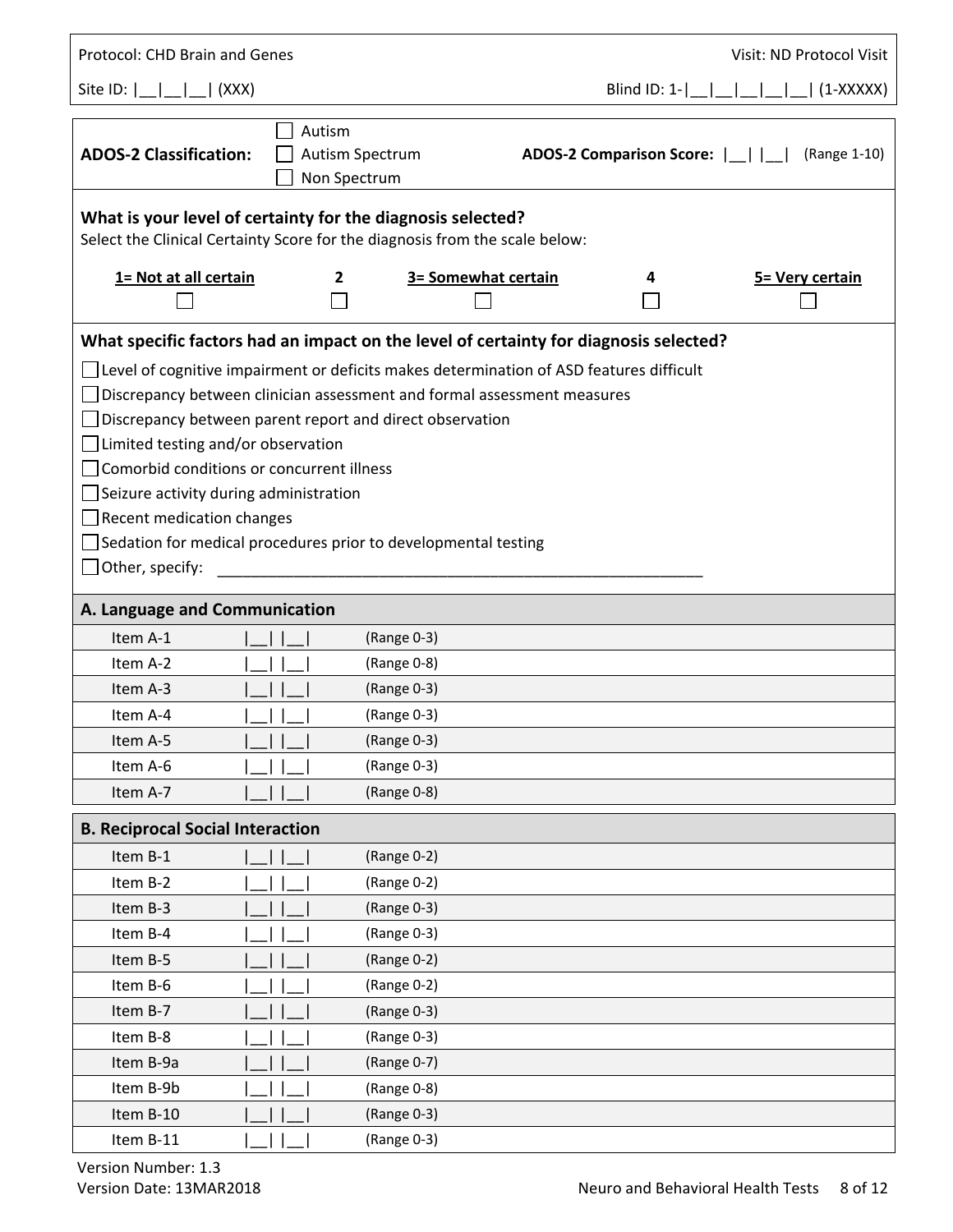| Protocol: CHD Brain and Genes                                                                  |              |                     |                          |                | Visit: ND Protocol Visit |
|------------------------------------------------------------------------------------------------|--------------|---------------------|--------------------------|----------------|--------------------------|
| $\vert$ (XXX)<br>Site ID: $ \_ \_ \_$                                                          |              |                     |                          | Blind $ID: 1-$ | $(1-XXXX)$               |
| Item B-12                                                                                      |              | (Range 0-3)         |                          |                |                          |
| C. Play                                                                                        |              |                     |                          |                |                          |
| Item C-1                                                                                       |              | (Range 0-3)         |                          |                |                          |
| Item C-2                                                                                       |              | (Range 0-3)         |                          |                |                          |
| D. Stereotyped Behaviors and Restricted Interests                                              |              |                     |                          |                |                          |
| Item D-1                                                                                       |              | (Range 0-3)         |                          |                |                          |
| Item D-2                                                                                       |              | (Range 0-3)         |                          |                |                          |
| Item D-3                                                                                       |              | (Range 0-2)         |                          |                |                          |
| Item D-4                                                                                       |              | (Range 0-3)         |                          |                |                          |
| <b>E. Other Abnormal Behaviors</b>                                                             |              |                     |                          |                |                          |
| Item E-1                                                                                       |              | (Range 0-7)         |                          |                |                          |
| Item E-2                                                                                       |              | (Range 0-3)         |                          |                |                          |
| Item E-3                                                                                       |              | (Range 0-2)         |                          |                |                          |
|                                                                                                |              |                     |                          |                |                          |
| <b>Module 3</b>                                                                                |              |                     |                          |                | Not Done                 |
| <b>Social Affect (SA)</b>                                                                      |              |                     | (Range 0-20)             |                |                          |
| <b>Restricted and Repetitive Behavior (RRB)</b>                                                |              |                     | (Range 0-8)              |                |                          |
| <b>Overall Total ADOS-2 Score</b>                                                              |              |                     | (Range 0-28)             |                |                          |
|                                                                                                | Autism       |                     |                          |                |                          |
| <b>ADOS-2 Classification:</b>                                                                  |              | Autism Spectrum     | ADOS-2 Comparison Score: |                | (Range 1-10)             |
|                                                                                                |              | Non Spectrum        |                          |                |                          |
| What is your level of certainty for the diagnosis selected?                                    |              |                     |                          |                |                          |
| Select the Clinical Certainty Score for the diagnosis from the scale below:                    |              |                     |                          |                |                          |
| 1= Not at all certain                                                                          | $\mathbf{2}$ | 3= Somewhat certain | 4                        |                | 5= Very certain          |
|                                                                                                |              |                     |                          |                |                          |
| What specific factors had an impact on the level of certainty for diagnosis selected?          |              |                     |                          |                |                          |
| $\Box$ Level of cognitive impairment or deficits makes determination of ASD features difficult |              |                     |                          |                |                          |
| Discrepancy between clinician assessment and formal assessment measures                        |              |                     |                          |                |                          |
| Discrepancy between parent report and direct observation                                       |              |                     |                          |                |                          |
| Limited testing and/or observation                                                             |              |                     |                          |                |                          |
| Comorbid conditions or concurrent illness                                                      |              |                     |                          |                |                          |
| Seizure activity during administration                                                         |              |                     |                          |                |                          |
|                                                                                                |              |                     |                          |                |                          |
| Recent medication changes                                                                      |              |                     |                          |                |                          |
| Sedation for medical procedures prior to developmental testing                                 |              |                     |                          |                |                          |
| $\Box$ Other, specify:                                                                         |              |                     |                          |                |                          |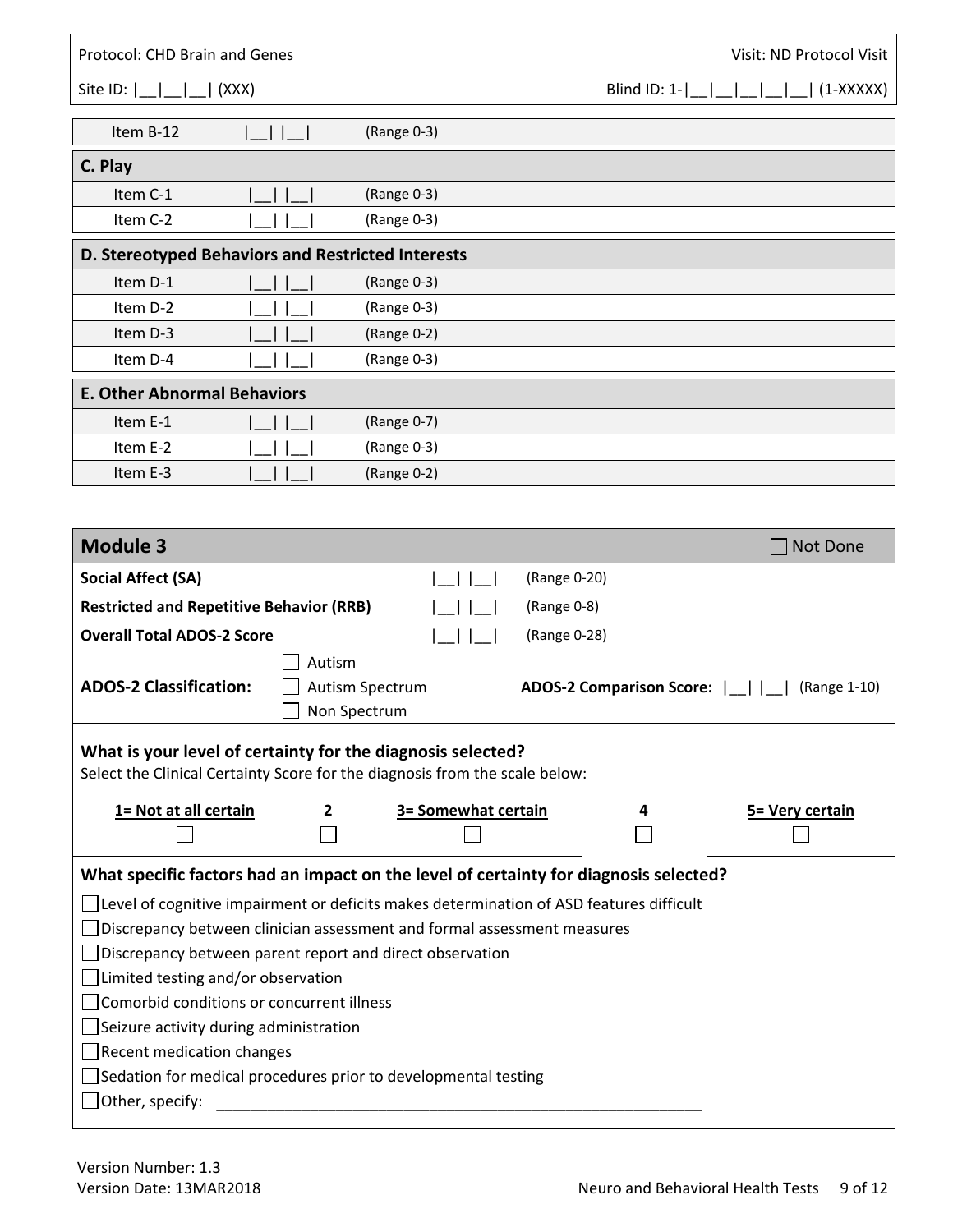Site ID: |\_\_|\_\_| (XXX) Blind ID: 1-|\_\_|\_\_|\_\_|\_\_| (1-XXXXX)

| A. Language and Communication                     |                                 |             |  |  |
|---------------------------------------------------|---------------------------------|-------------|--|--|
| Item A-1                                          |                                 | (Range 0-3) |  |  |
| Item A-2                                          |                                 | (Range 0-7) |  |  |
| Item A-3                                          |                                 | (Range 0-3) |  |  |
| Item A-4                                          |                                 | (Range 0-3) |  |  |
| Item A-5                                          |                                 | (Range 0-2) |  |  |
| Item A-6                                          |                                 | (Range 0-3) |  |  |
| Item A-7                                          |                                 | (Range 0-3) |  |  |
| Item A-8                                          |                                 | (Range 0-3) |  |  |
| Item A-9                                          |                                 | (Range 0-8) |  |  |
| <b>B. Reciprocal Social Interaction</b>           |                                 |             |  |  |
| Item B-1                                          |                                 | (Range 0-2) |  |  |
| Item B-2                                          |                                 | (Range 0-2) |  |  |
| Item B-3                                          |                                 | (Range 0-8) |  |  |
| Item B-4                                          |                                 | (Range 0-3) |  |  |
| Item B-5                                          |                                 | (Range 0-2) |  |  |
| Item B-6                                          |                                 | (Range 0-3) |  |  |
| Item B-7                                          |                                 | (Range 0-3) |  |  |
| Item B-8                                          |                                 | (Range 0-7) |  |  |
| Item B-9                                          |                                 | (Range 0-3) |  |  |
| Item B-10                                         |                                 | (Range 0-3) |  |  |
| Item B-11                                         |                                 | (Range 0-3) |  |  |
| C. Imagination                                    |                                 |             |  |  |
| Item C-1                                          |                                 | (Range 0-3) |  |  |
| D. Stereotyped Behaviors and Restricted Interests |                                 |             |  |  |
| Item D-1                                          | $ $ $ $ $ $ $ $ $ $ $ $ $ $ $ $ | (Range 0-3) |  |  |
| Item D-2                                          |                                 | (Range 0-3) |  |  |
| Item D-3                                          |                                 | (Range 0-2) |  |  |
| Item D-4                                          |                                 | (Range 0-3) |  |  |
| Item D-5                                          |                                 | (Range 0-2) |  |  |
| <b>E. Other Abnormal Behaviors</b>                |                                 |             |  |  |
| Item E-1                                          |                                 | (Range 0-7) |  |  |
| Item E-2                                          |                                 | (Range 0-3) |  |  |
| Item E-3                                          |                                 | (Range 0-2) |  |  |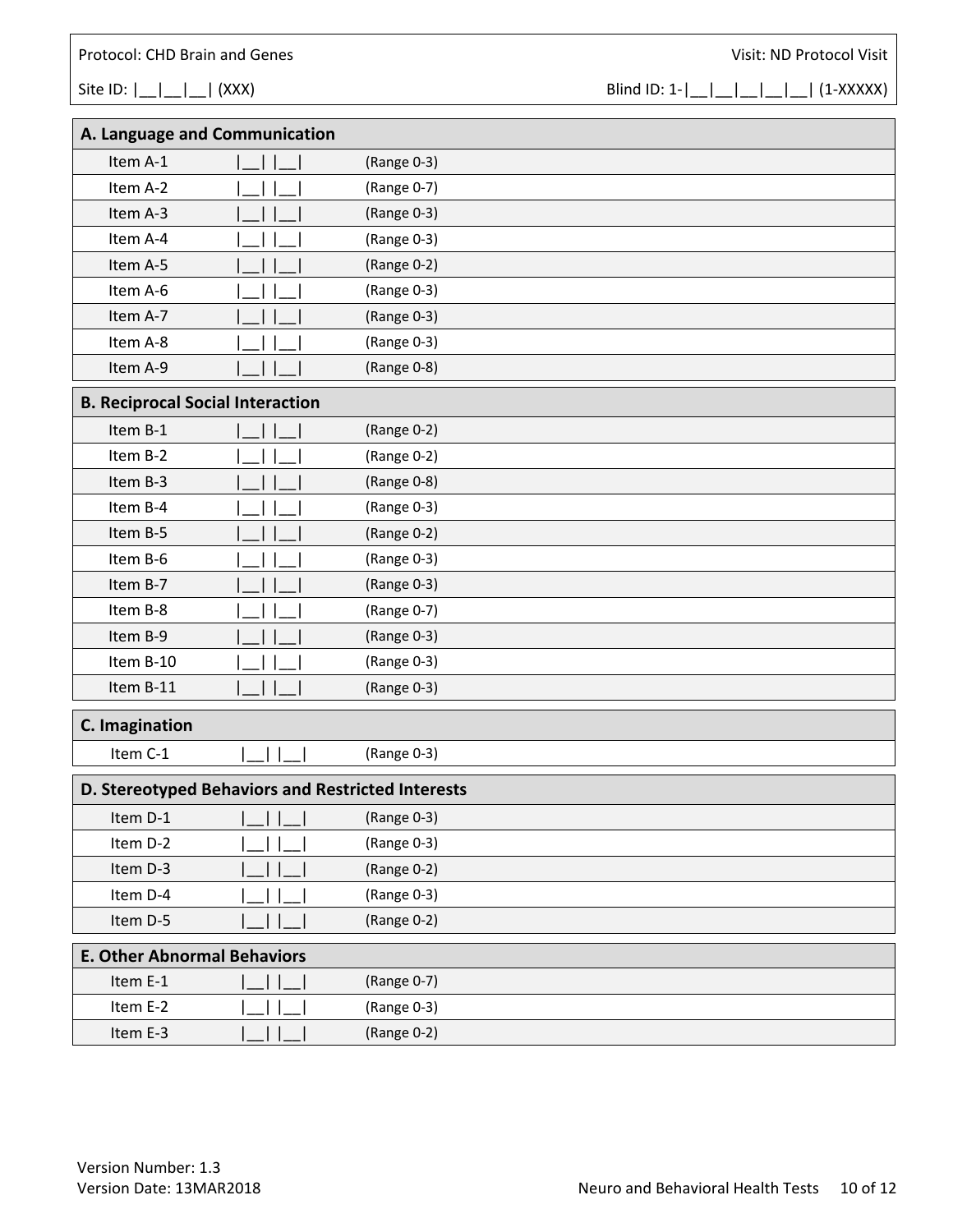| Protocol: CHD Brain and Genes                                                                                                                                       |              |                     |  |                 | Visit: ND Protocol Visit                        |  |
|---------------------------------------------------------------------------------------------------------------------------------------------------------------------|--------------|---------------------|--|-----------------|-------------------------------------------------|--|
|                                                                                                                                                                     |              |                     |  | Blind ID: $1 -$ | $\begin{bmatrix} 1 & 1 \end{bmatrix}$ (1-XXXXX) |  |
| <b>Module 4</b>                                                                                                                                                     |              |                     |  |                 | Not Done                                        |  |
| <b>Communication Total</b>                                                                                                                                          |              |                     |  | (Range 0-8)     |                                                 |  |
| <b>Social Interaction Total</b>                                                                                                                                     |              |                     |  | (Range 0-14)    |                                                 |  |
| <b>Communication + Social Interaction Total</b>                                                                                                                     |              |                     |  | (Range 0-22)    |                                                 |  |
| <b>Imagination/Creativity</b>                                                                                                                                       |              |                     |  | (Range 0-2)     |                                                 |  |
| <b>Stereotyped Behaviors and Restricted Interests Total</b>                                                                                                         |              | (Range 0-8)         |  |                 |                                                 |  |
|                                                                                                                                                                     | Autism       |                     |  |                 |                                                 |  |
| <b>ADOS-2 Classification:</b>                                                                                                                                       |              | Autism Spectrum     |  |                 |                                                 |  |
|                                                                                                                                                                     |              | Non Spectrum        |  |                 |                                                 |  |
| What is your level of certainty for the diagnosis selected?<br>Select the Clinical Certainty Score for the diagnosis from the scale below:<br>1= Not at all certain | $\mathbf{2}$ | 3= Somewhat certain |  | 4               | 5= Very certain                                 |  |
| What specific factors had an impact on the level of certainty for diagnosis selected?                                                                               |              |                     |  |                 |                                                 |  |
| Level of cognitive impairment or deficits makes determination of ASD features difficult                                                                             |              |                     |  |                 |                                                 |  |
| Discrepancy between clinician assessment and formal assessment measures                                                                                             |              |                     |  |                 |                                                 |  |
| Discrepancy between parent report and direct observation                                                                                                            |              |                     |  |                 |                                                 |  |
| Limited testing and/or observation                                                                                                                                  |              |                     |  |                 |                                                 |  |
| Comorbid conditions or concurrent illness                                                                                                                           |              |                     |  |                 |                                                 |  |
| Seizure activity during administration                                                                                                                              |              |                     |  |                 |                                                 |  |
| <b>Recent medication changes</b>                                                                                                                                    |              |                     |  |                 |                                                 |  |
| Sedation for medical procedures prior to developmental testing                                                                                                      |              |                     |  |                 |                                                 |  |
| Other, specify:                                                                                                                                                     |              |                     |  |                 |                                                 |  |
| A. Language and Communication                                                                                                                                       |              |                     |  |                 |                                                 |  |
| Item A-1                                                                                                                                                            |              | (Range 0-3)         |  |                 |                                                 |  |
| Item A-2                                                                                                                                                            |              | (Range 0-7)         |  |                 |                                                 |  |
| Item A-3                                                                                                                                                            |              | (Range 0-3)         |  |                 |                                                 |  |
| Item A-4                                                                                                                                                            |              | (Range 0-3)         |  |                 |                                                 |  |
| Item A-5                                                                                                                                                            |              | (Range 0-2)         |  |                 |                                                 |  |
| Item A-6                                                                                                                                                            |              | (Range 0-3)         |  |                 |                                                 |  |
| Item A-7                                                                                                                                                            |              | (Range 0-3)         |  |                 |                                                 |  |
| Item A-8                                                                                                                                                            |              | (Range 0-3)         |  |                 |                                                 |  |
| Item A-9                                                                                                                                                            |              | (Range 0-8)         |  |                 |                                                 |  |
| Item A-10                                                                                                                                                           | (Range 0-8)  |                     |  |                 |                                                 |  |
| <b>B. Reciprocal Social Interaction</b>                                                                                                                             |              |                     |  |                 |                                                 |  |
| Item B-1                                                                                                                                                            |              | (Range 0-2)         |  |                 |                                                 |  |